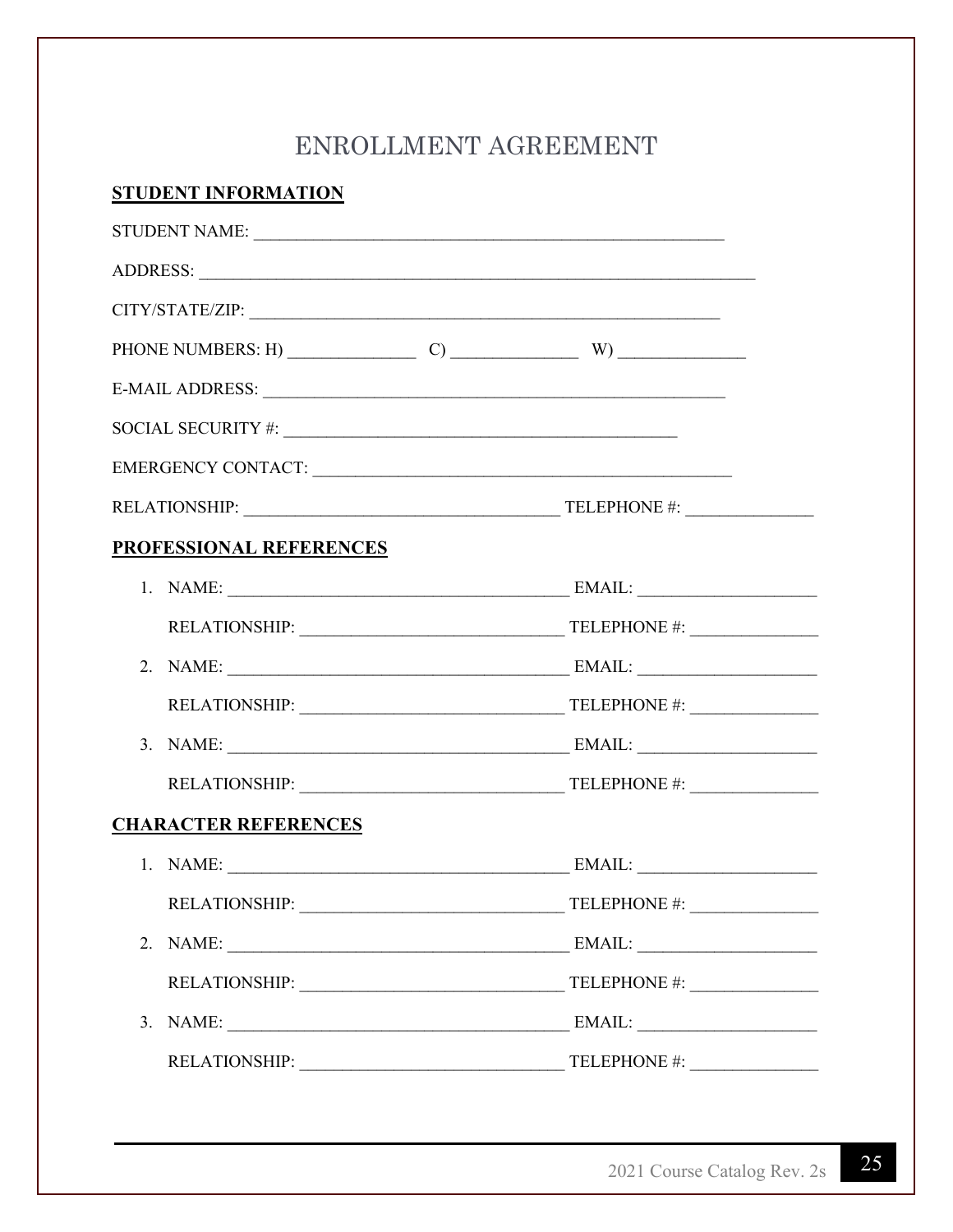## **PROGRAM INFORMATION**

DATE OF ADMISSION:  $\qquad$  /

PROGRAM / COURSE NAME:

SCHEDULED END DATE: PROGRAM START DATE:

#### **TUITION & FEES**

| <b>APPLICATION FEE:</b>     |          |
|-----------------------------|----------|
| <b>REGISTRATION FEE:</b>    |          |
| <b>ACTIVITY FEE:</b>        |          |
| <b>EQUIPMENT FEE:</b>       |          |
| <b>TUITION:</b>             |          |
| <b>ADDITIONAL (IF REQ):</b> |          |
| TOTAL:                      | \$150.00 |

## **REFUND / CANCELLATION POLICY**

**Tuition Refund Policy:** Our Veterans Refund Policy complies with CFR 21.4255. In the event the veteran or eligible person fails to enter the course, withdraws, or is dismissed at any time prior to completion, any unused portion of tuition and other charges is refunded. The amount charged will not exceed the exact pro-rata portion of total charges. The length of the completed portion of the course will be prorated over its total length, and the exact proration will be determined by the ratio of the number of days of instruction completed by the student, to the total number of instructional days in the course. Refunds are made within 30 days of the last date of the student's attendance.

**Student's Right to Cancel:** The student has the right to cancel the initial enrollment agreement until the add/drop deadline. If the right to cancel is not given to any prospective student at the time the agreement is signed, then the student has the right to cancel the agreement at any time and receive a refund on all monies paid to date within 30 days of cancellation. Cancellation should be submitted to the authorized official of the school in writing.

**Withdrawal Procedure:** Students must notify us in writing of their intent to withdraw. Letters of intent may be delivered by the USPS, fax, e-mail (with receipt verified), or hand delivered. The last date of attendance will be considered the date of withdrawal.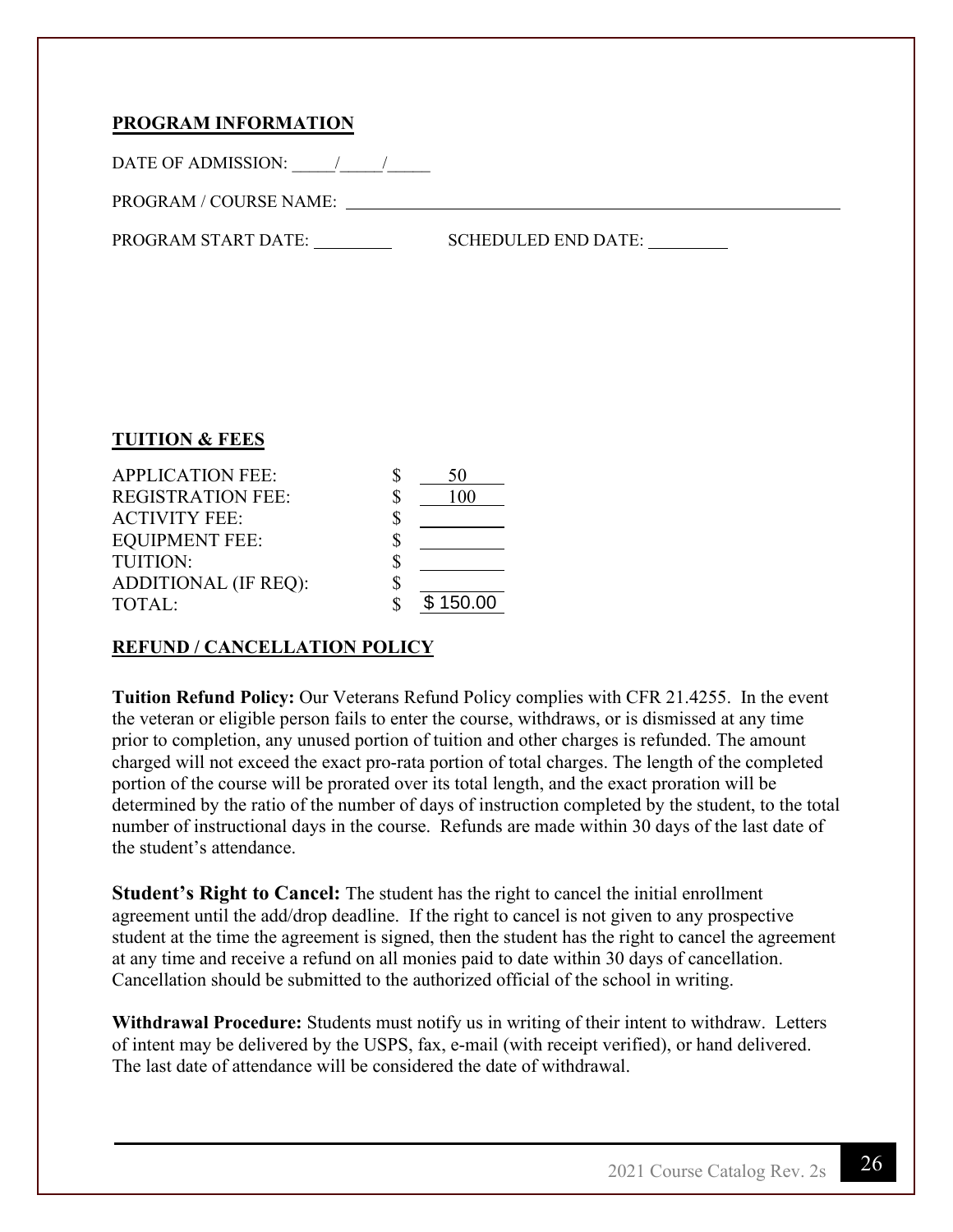## **NOTICE TO STUDENT**

- 1. Do not sign this agreement before you have read it or if it contains any blank spaces.
- 2. This agreement is a legally binding instrument and is only binding when the agreement is accepted, signed, and dated by the authorized official of the school or the admissions officer at the school's principal place of business. Read all pages of this contract before signing.
- 3. You are entitled to an exact copy of the agreement and any disclosure pages you sign.
- 4. This agreement and the school catalog constitute the entire agreement between the student and the school.
- 5. Any changes in this agreement must be made in writing and shall not be binding on either the student or the school unless such changes have been approved in writing by the authorized official of the school and by the student or the student's parent or guardian. All terms and conditions of the agreement are not subject to amendment or modification by oral agreement.
- 6. The school does not guarantee the transferability of credits to another school, college, or university. Credits or coursework are not likely to transfer; any decision on the comparability, appropriateness and applicability of credit and whether credit should be accepted is the decision of the receiving institution.

## **STUDENT ACKNOWLEDGMENTS**

1. I hereby acknowledge receipt of the school's catalog, which contains information describing programs offered, and equipment or supplies provided. The school catalog is included as part of this enrollment agreement and I acknowledge that I have received a copy of this catalog.

## **Student Initials** \_\_\_\_\_\_

- 2. I have carefully read and received an exact copy of this enrollment agreement. **Student Initials** \_\_\_\_\_\_
- 3. I understand that the school may terminate my enrollment if I fail to comply with attendance, academic, and financial requirements or if I fail to abide by established standards of conduct, as outlined in the school catalog. While enrolled in the school, I understand that I must maintain satisfactory academic progress as described in the school catalog and that my financial obligation to the school must be paid in full before a certificate or credential may be awarded.

## **Student Initials** \_\_\_\_\_\_

4. I understand that the school does not guarantee transferability of credit and that in most cases, credits or coursework are not likely to transfer to another institution. In cases where transferability is guaranteed, [school name] must provide me copies of transfer agreements that name the exact institution(s) and include agreement details and limitations.

## **Student Initials** \_\_\_\_\_\_

5. I understand that the school does not guarantee job placement to graduates upon program completion.

## **Student Initials** \_\_\_\_\_\_